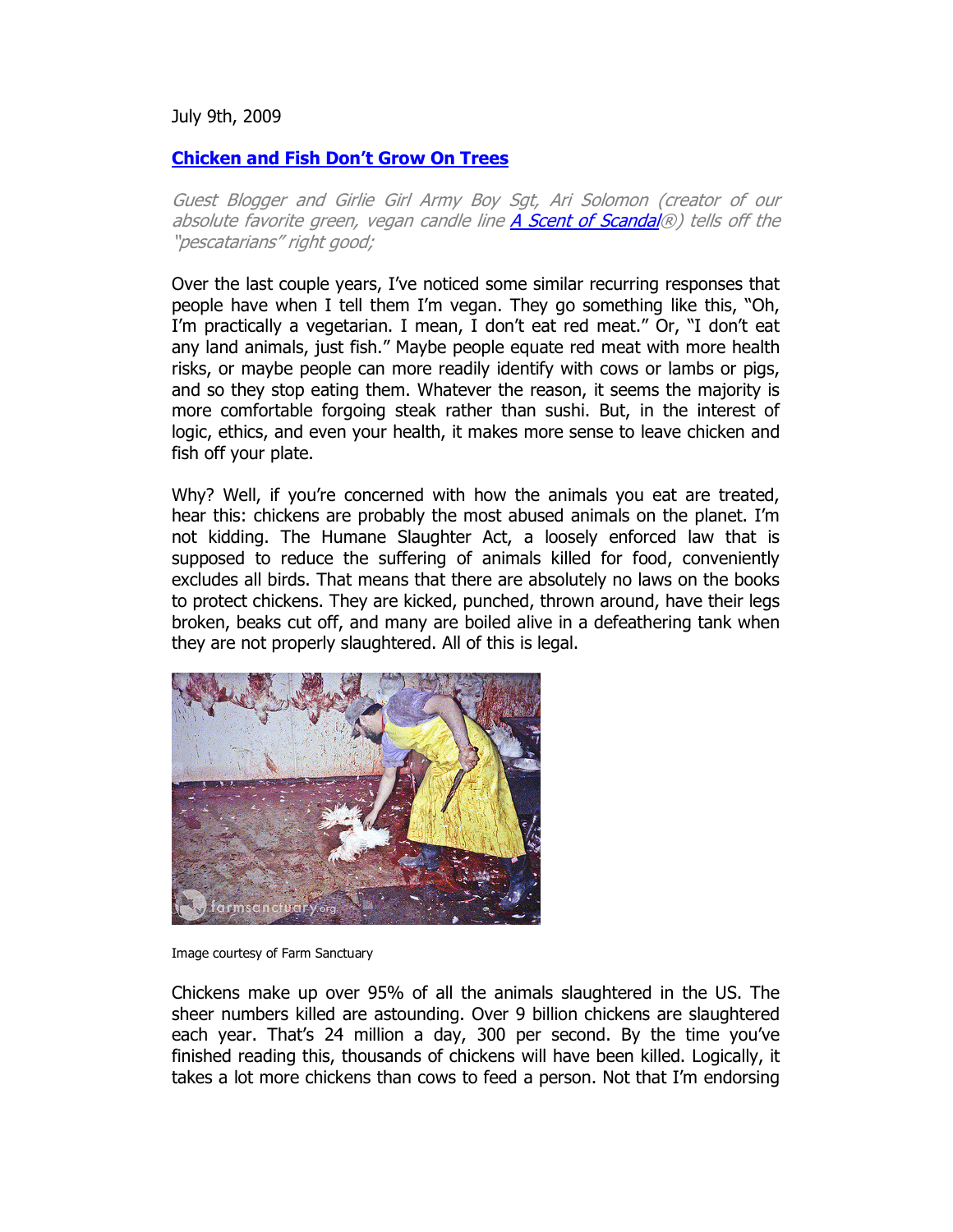beef, just pointing out the obvious. Couple that with the enormous popularity of chicken meat and the numbers start adding up.



De-beaked babies

The other thing about chicken you might find shocking is that it contains a shit load of cholesterol. In fact, pound for pound, chicken pretty much has the same amount of cholesterol as red meat! It may be "leaner" with regards to fat but trust me your arteries will not know the difference. Considering that heart disease is the number one killer in the US, that should give you some serious pause. Did I mention there is absolutely NO cholesterol in plant foods? Just sayin'. {EDITORS NOTE: Chicken are also really affectionate, they have a language of over 25 "words," and are full of cuteness. Don't believe us? Hit up a Sanctuary and spend some time with one.)



Boba was rescued, and will live out his life happily at Farm Sanctuary.

Now let's get into fish. So many fish are killed each year for food that we can't even count them in terms of individual animals. They're measured by weight, hundreds of thousands of tons, which amounts to billions and billions of animals. Commercial fishing has become so ruthless they now employ enormous fishing nets called trawlers –when I say enormous, I mean it  $-$  you can fit up to twelve 747s in these motherfuckers. They literally rake miles of ocean catching all kinds of sea life indiscriminately. Bycatch is the industry euphemism used to describe the wildlife caught by trawlers that were not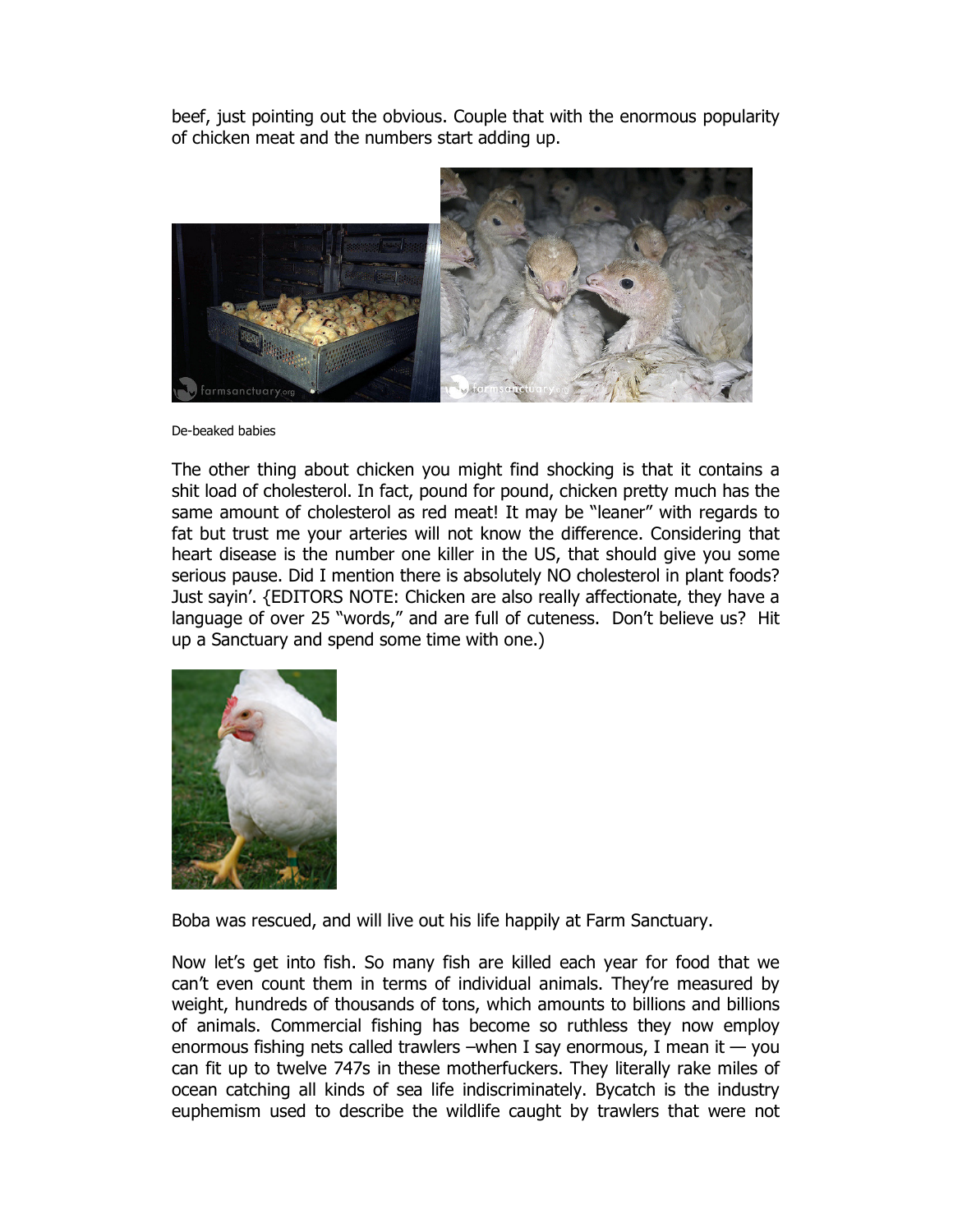specifically targeted and are considered inedible. In other words, millions of sea turtles, dolphins, and birds are needlessly killed each year.



## **Your tuna melt had a face.**

In fact, we've overfished the oceans so much that 90% of all large fish, such as tuna and swordfish, are gone. Bluefin tuna, a popular choice for sushi aficionados, is practically extinct. It's literally an endangered species. If you wouldn't order a Bald Eagle sandwich or a Panda Bear burger, why the hell would you order Bluefin?

Now I can already hear you saying, "But fish is so healthy." Check yourself. When you're done reading this, type mercury and PCBs into Google. Those are two highly toxic materials that are regularly found in fish these days thanks to all the pollution we've dumped in the oceans. In fact, many doctors are now telling pregnant women to cease fish consumption altogether. There is also growing evidence of pharmaceuticals ending up in the oceans that fish consume which messes with their hormones and sex organs. That's right, your Chilean sea bass is a chick with a dick. And here's another fact that'll twist your knickers something fierce, remember the chicken cholesterol issue, well the same goes for fish. Most fish has the same amount of cholesterol as chicken or beef.

One issue that is rarely talked about is fish farming. Please understand that this may be touted as "sustainable" but the conditions in fish farms are sickening. Fish are literally crammed in areas so small they hardly have room to swim. And what they're swimming in is mostly their own shit and are covered with lice. Appetizing, right? To prevent disease they are doused with antibiotics to keep them from getting sick. And on salmon farms, workers artificially color the salmon pink by dying the water since the salmon are not eating the crustaceans that naturally give their flesh a pink hue. Most fish on farms are actually fed corn, because so much of it grows in the ocean. Welcome to the world of frankenfish.